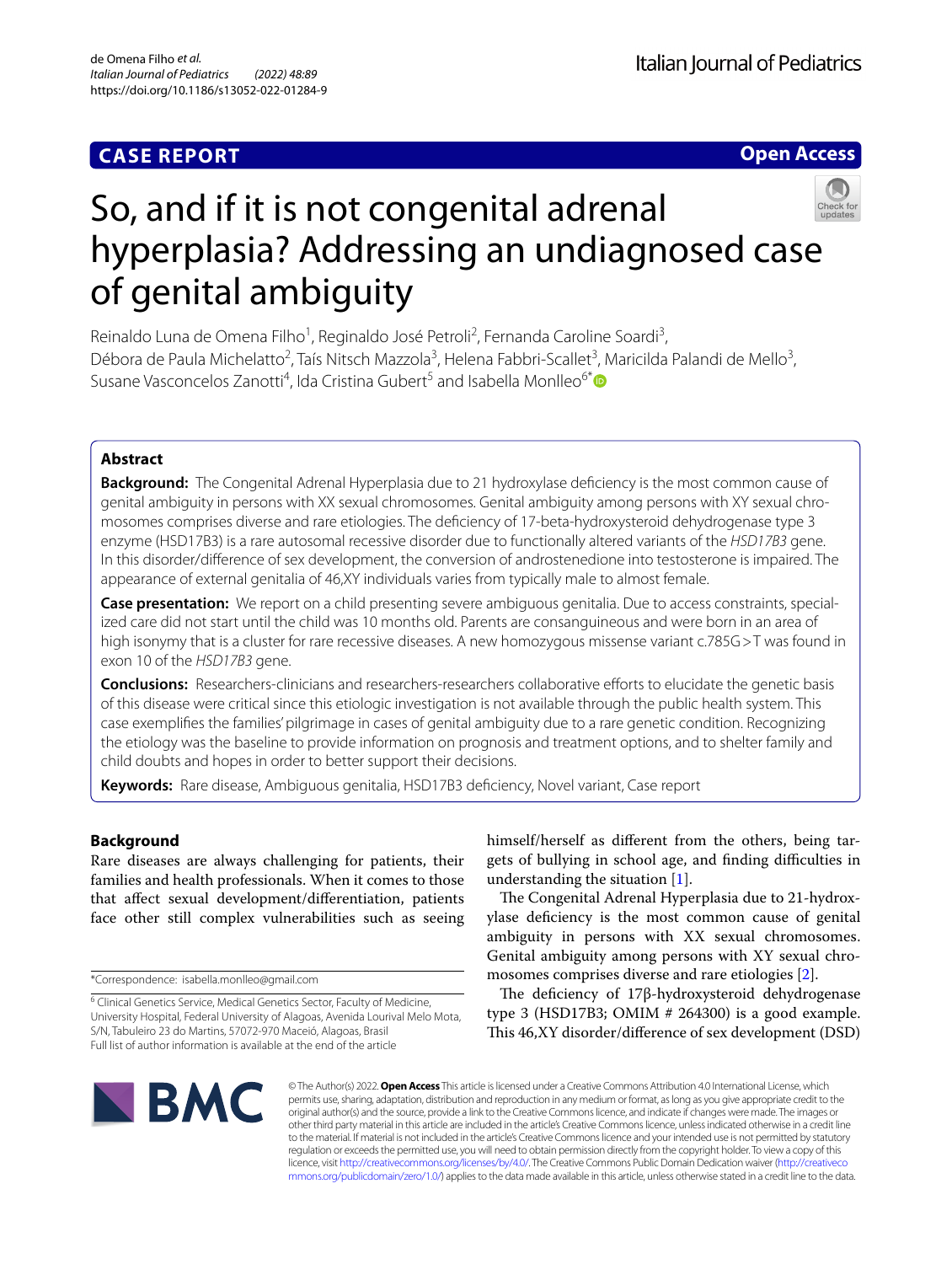

<span id="page-1-0"></span>is due to disruption of *HSD17B3* gene (OMIM \* 605573) that impairs the conversion of androstenedione into testosterone mediated by the HSD17B3 enzyme. Inherited as an autosomal recessive condition, it shows a wide prevalence variation, ranging from 1:100–300 in Gaza Strip, where consanguineous marriages are frequent, to 1:147,000 in the Netherlands [[3](#page-4-2)[–7](#page-5-0)].

In cases of HSD17B3 defciency, the external genitalia may range from male to almost female appearance including several degrees of ambiguity. Testes usually are in the inguinal canal or in the labioscrotal folds. Wolffian ducts are present, suggesting that low testosterone concentration is sufficient for internal male genitalia differentiation [[5–](#page-4-3)[8\]](#page-5-1).

The recognition of genital ambiguity facilitates early diagnosis in childhood. On the other hand, individuals presenting minor genital changes and reared as girls may not be diagnosed until adolescence or adulthood. At this stage, primary amenorrhea and virilization of external genitalia may arise due to peripheral testosterone conversion  $[6, 9-11]$  $[6, 9-11]$  $[6, 9-11]$ . At any stage of life, this is a stressful situation that should be addressed carefully by an experienced multidisciplinary team in a patient-centered manner.

## **Case presentation**

A 10-month-old child, assigned as female at birth, resident in the countryside of the Northeast region of Brazil, was referred to our team for genetic assessment due to genital ambiguity late recognized. Pregnancy and delivery were uneventful. Parents reported a clitoris enlargement and gonadal descent when the child was 30 days old, at the end of minipuberty. Afterward, they decided

to rear him as a boy despite the maintenance of female legal sex. The patient is the second child in a consanguineous marriage (double frst cousins once removed), with no recurrence in the family (Fig. [1\)](#page-1-0).

Upon physical examination there was a phallus measuring 25  $mm \times 10$  mm, palpable gonads at labioscrotal folds  $(1 \text{ cm}^3 \text{ left-sided} \text{ and } 0.5 \text{ cm}^3 \text{ right-sided}),$  and an urogenital sinus with a perineal opening (Fig. [2](#page-2-0)). As these clinical fndings indicate male prenatal under- instead of female hyper- virilization we assumed that Quigley type 4  $[12]$  $[12]$  was the best classification for the ambiguous genitalia. The karyotype of peripheral lymphocytes was 46,XY. Basal FSH and LH levels were normal (1.32 mUl/mL and 0.34 mUI/mL, respectively) while those for testosterone were low (<8 ng/dL). Abdominal ultrasound showed no Mullerian derivative structures.

The etiologic investigation included androgen receptor (*RA* – OMIM \* 313700), steroid 5α-reductase 2 (*SRD5A2* – OMIM \* 607306), nuclear receptor subfamily 5 group A member 1 (*NR5A1*– OMIM \* 184757), and *HSD17B3* genes sequencing and predictive analyzes (Additional fle [1](#page-4-5)).

Sequencing studies showed a novel homozygous c.785G>T nucleotide change in exon 10 of the *HSD17B3* gene (Additional file [2\)](#page-4-6), which was inherited from both heterozygous parents. The  $c.785G > T$  substitution leads to the replacement of glycine by valine in residue 262 (p.Gly262Val).

Glycine 262 is a highly conserved residue (Additional file [3](#page-4-7)) and the comparison between them did not reveal changes on the protein internal contacts (Additional fle [4](#page-4-8)). Four out of six predictive analyzes were compatible with a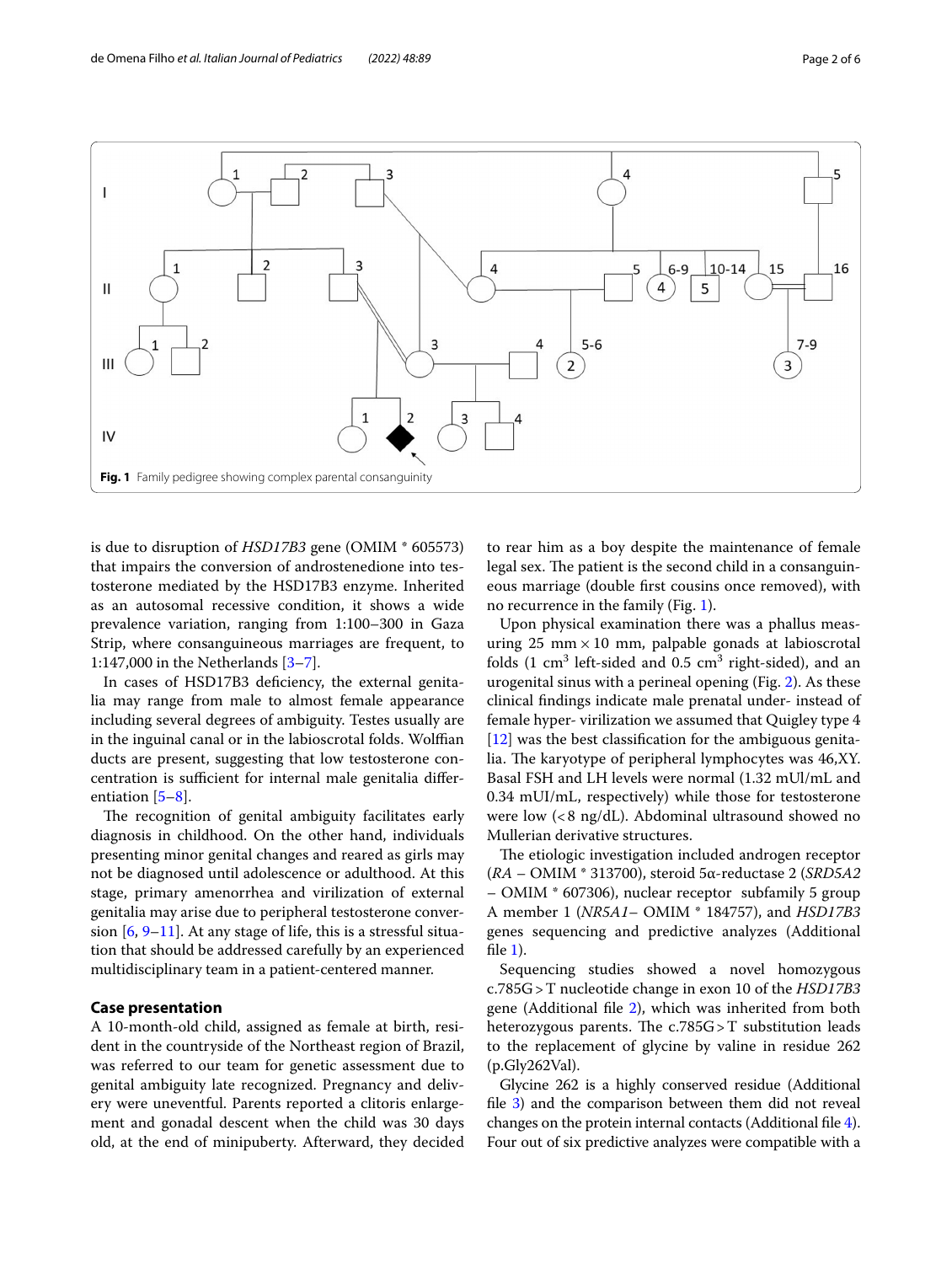

<span id="page-2-0"></span>damaging missense variant and indicated that valine 262 destabilizes the protein structure (Additional fle [5\)](#page-4-9).

## **Discussion and conclusion**

#### **Clinical issues that impact on the family**

The main cause of genital ambiguity is congenital adrenal hyperplasia, which can be lethal in the neonatal period if not diagnosed and timely treated. In this sense, neonatal screening represents a signifcant improvement in health care [\[2](#page-4-1), [13\]](#page-5-5).

On the other hand, genital ambiguity due to nonlife-threatening etiologies is also an urgent situation because of the devastating impact it can have on the family and throughout the life of the person living with this clinical condition. Although these children may be recognized at birth, they are not usually diagnosed promptly, either because of the lack of knowledge of health professionals or the unavailability of genetic tests. The last may comprise diverse and complex molecular methods from peripheral karyotype to exome sequencing [\[14](#page-5-6)–[19\]](#page-5-7). For many persons living in middle and low income countries, a simple karyotype may be unreachable.

The 46, XY DSD group is particularly challenging since different diseases share the same clinical features. This is the case of HSD17B3 defciency that overlaps with other conditions that afect both the androgens synthesis or action. In the clinical setting, it is not always easy to establish a specifc diagnosis since ambiguous genitalia with no Mullerian structures is a common feature in DSD, and basal hormonal probes are age-dependent. In cases of HSD17B3 defciency, a testosterone/androstenedione ratio lower than 0.8 has shown a 100% diagnosis sensitivity in children up to six months old, illustrating the importance of early diagnosis. In any case, the molecular analysis of sex related developmental genes is a critical tool not only for diagnostic purposes but also for genetic counseling [[6,](#page-4-4) [9](#page-5-2)[–11\]](#page-5-3).

It is noteworthy that although parents had noticed the genital ambiguity when the child was 30 days old, our patient was ten months old at frst genetic assessment. The time elapsed illustrates the difficulty of accessing specialized care through the Brazilian Unifed Health System (SUS). Some of the reasons that may explain this situation are the negligent genital examination of neonates, practitioners' lack of knowledge on rare diseases, incoordination between the diferent levels of the SUS, shortfall of geneticists, and economical constraints [\[14\]](#page-5-6).

The SUS assists around 80% of the Brazilian citizens which is an important achievement considering Brazil's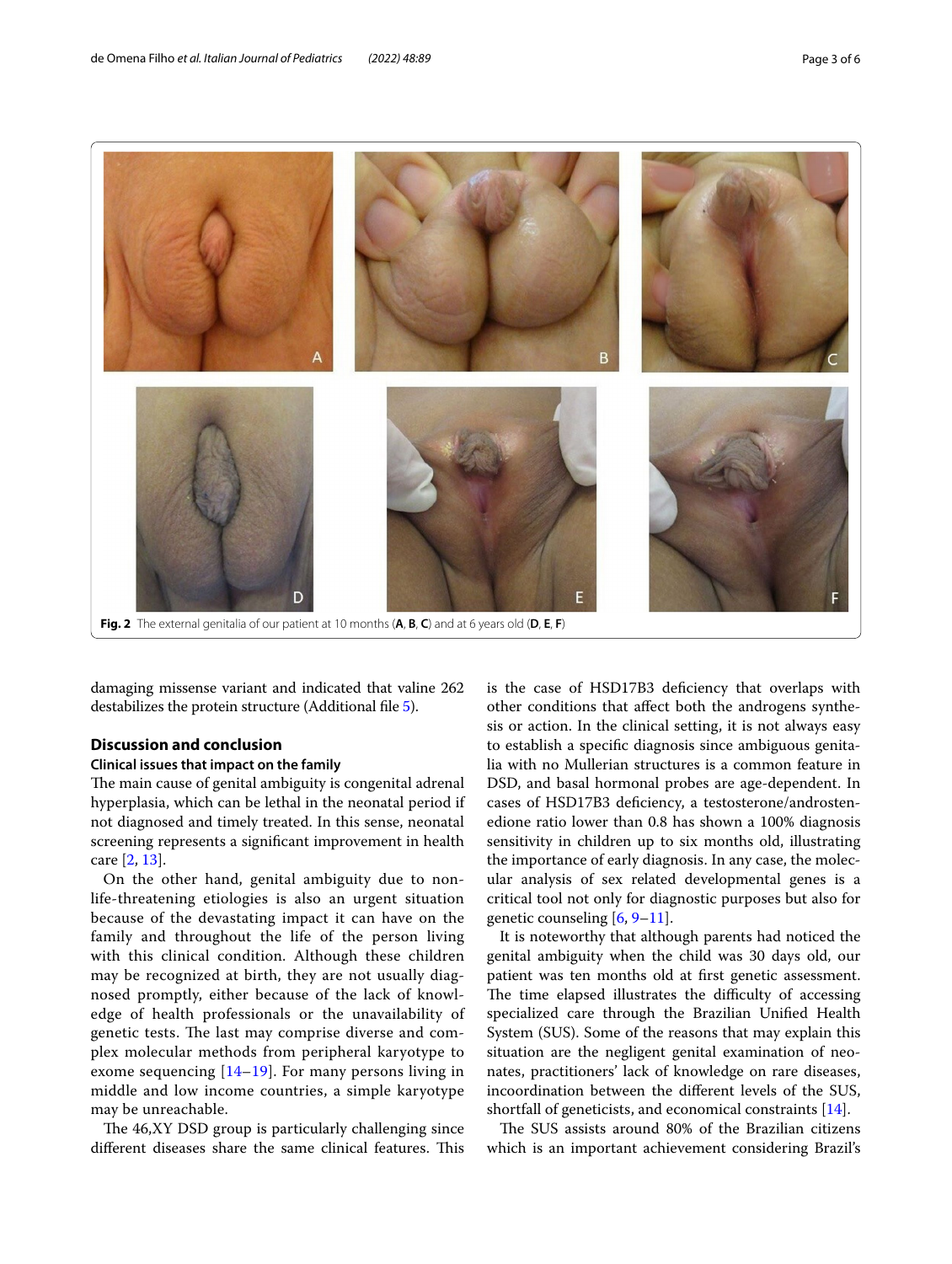population of 214,4 millions, territory extension of 8.5 million  $Km^2$  and geographic and multiethnic diversity. Services are totally free of charge and based in a pyramid design with primary care in the basis and specialized tests, procedures and treatments in the very top. Since the implementation of SUS, 30 years ago, Brazil's health indicators have substantially improved. As a consequence, chronic diseases, genetic ones included, became highly important [\[15](#page-5-8)].

Since the implementation of the national policy on rare diseases in 2014, the care of persons living with genetic disorders was gained a signifcant improvement. In the meanwhile, 17 rare diseases services, mostly located in the Southeast and South regions, were enabled to provide genetic assessment and counselling. However, the unavailability of genetic tests, including those for DSD, remains a bottleneck in the country as a whole  $[16–19]$  $[16–19]$  $[16–19]$  $[16–19]$ . Accessing these services is a challenge in a large country as Brazil especially for those with low income as the majority of Brazilian population. Accordingly, the distance between the residence and the specialized service was recently proposed as a global indicator of health care access [\[20](#page-5-10)].

Despite the lack of a rare disease service in the state of Alagoas, the genetic unity of the University Hospital from the Federal University of Alagoas has been providing genetic assessment and counselling since 2004. The unity has a multidisciplinary and voluntary team that provides open door care to patients with DSD. The genetic investigation is performed as a research protocol mainly in partnership with colleagues from the State University of Campinas. This collaboration eventually allowed us to investigate DSD etiology in the family herein reported.

Despite this achievement, it is important to note that three years have elapsed from the frst consultation with us to the conclusion of genetic tests due to personnel and fnancial constraints. Meanwhile, the family gave up the follow up restarting it when the child was six years old. Currently, they are engaged with our team psychologist and continue rearing the child as a boy, as they have not decided on legal sex yet, which remains as female, and surgical and hormonal treatment.

#### **Molecular and genetic studies provision**

The variant  $c.785G > T$  herein described causes the replacement of glycine by valine in the residue 262 of HSD17B3. It was checked against The Human Gene Mutation Database [[21](#page-5-11)], ClinVar [[22\]](#page-5-12), Genome Aggregation Database [[23\]](#page-5-13), and Brazilian Genomic Variants [[24](#page-5-14)] and it has never been reported before.

Glycine 262 is a conserved residue. Its side chains contain hydrogen, which provides conformational fexibility, while valine is a Cβ branched and hydrophobic amino acid with less conformational flexibility  $[25]$  $[25]$  $[25]$ . Therefore, the variant valine 262 can afect the protein due to the amino acid structure. The alignment between the wildtype and the variant protein (Additional fle [4](#page-4-8)) shows that the amino acid change could afect the protein structure, although the internal contacts have not been afected. The scores of predictive algorithms PROVEAN, Poly-Phen-2, Mutation Taster and Align GVGD were compatible with a damaging missense variation, while SIFT and MutPred2 showed a neutral efect (Additional fle [5\)](#page-4-9).

Upon these predictive analyzes, we hypothesize that the p.Gly262Val variant has led to a decrease in the HSD17B3 activity. As a consequence, testosterone synthesis was lowered to an insufficient rate to ensure our patients' complete genital virilization. Thus, we suggest the p.Gly262Val variant is pathogenic. In vitro protein function studies should be carried out in order to validate these data.

The heterozygosis of this variant was found in both parents, who are double frst cousins once removed as shown in Fig. [1](#page-1-0). Consanguineous unions (those between persons with a common ancestor) and endogamy (union between persons belonging to the same community or social/ethnic group) are well-established risk factors for rare genetic conditions. These relationships have been studied for years in Brazil, with evidence of a signifcant impact in the Northeast region. By the end of 1990, the analysis of shared surnames (isonymy) arose as a powerful method to investigate migration, miscegenation, and isolation. Such population behaviors may be additional factors favoring the occurrence of rare diseases [[26–](#page-5-16)[30](#page-5-17)].

Our patient's parents, as well as those of another case of HSD17B3 defciency reported by the authors a few years ago [[31\]](#page-5-18), are consanguineous and come from an area with the highest rate of isonymy in Brazil [[30\]](#page-5-17).

The case presented here exemplifies how challenging the care of persons with rare DSD can be. From the patients' perspective the vulnerabilities lie in the search for the correct and early diagnosis, the amount of analysis and all kinds of costs involved (time, emotional, and why not, financial) which may not be reached before a pilgrimage through specialists and health services [[32,](#page-5-19) [33](#page-5-20)].

Additionally, patients and families need accurate information on diagnosis and prognosis to make complex decisions on rearing sex, and hormonal and surgical treatment  $[34-36]$  $[34-36]$  $[34-36]$ . These challenges are even higher in countries with abyssal inequities, such as Brazil, where patients' pilgrimage is usually arduous.

In the reported case, the diagnosis of HSD17B3 defciency was reached when the child was four-yearsold as a result of a collaborative efort of researchers involved with DSD investigations. Nonetheless, the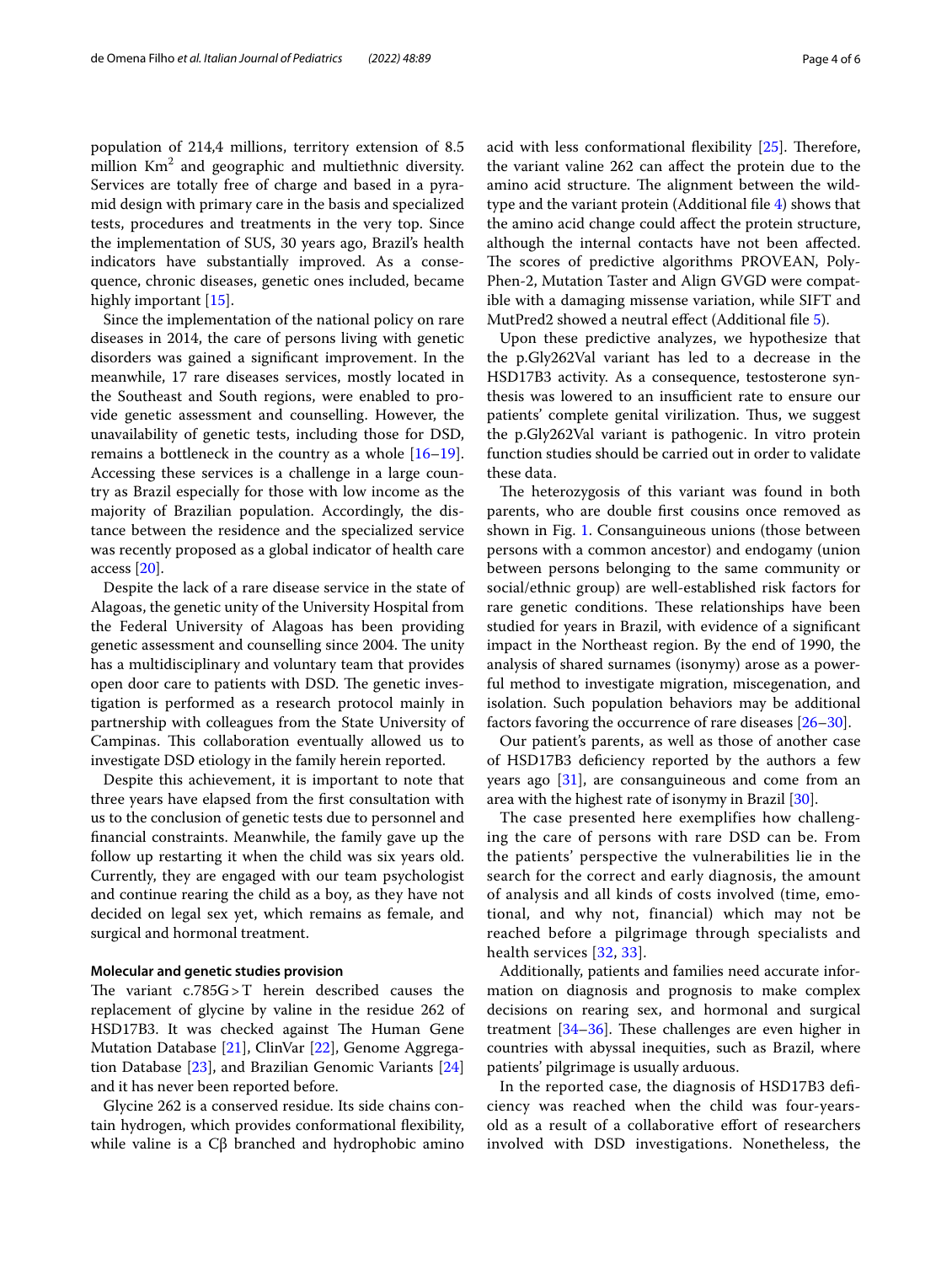time elapsed has left its mark. The child is already six and is being reared as a boy, however, he is beginning to perceive diferences between himself and other children. This situation is making the family's suffering a continuous cycle and should be put on the table when discussing the wide impacts of undiagnosed rare diseases.

From a genetic viewpoint, the novel homozygous variant c.785G >T of the *HSD17B3* gene widen the molecular knowledge on this rare 46,XY DSD. Family pedigree alongside data on consanguinity and isonymy in Brazil corroborates the importance of the Northeast of the country as a cluster for autosomal recessive diseases.

#### **Abbreviations**

DSD: Disorder/difference of sex development; HSD17B3: 17-Beta-hydroxysteroid dehydrogenase type 3; NR5A1: Nuclear receptor subfamily 5 group A member 1; RA: Androgen receptor; SRD5A2: Steroid 5α-reductase 2; SUS: Brazilian Unifed Health System.

## **Supplementary Information**

The online version contains supplementary material available at [https://doi.](https://doi.org/10.1186/s13052-022-01284-9) [org/10.1186/s13052-022-01284-9](https://doi.org/10.1186/s13052-022-01284-9).

<span id="page-4-6"></span><span id="page-4-5"></span>**Additional fle 1.** Methods. Laboratory methods.

**Additional fle 2.** Eletropherogram. Part of the electropherogram show‑ ing the homozygous change c.785G>T in exon 10 of the *HSD17B3* gene.

**Additional fle 3.** Conservation analysis. Comparison between human and diferent mammalians HSD17B3 showing the conserved glycine 262 residue.

<span id="page-4-8"></span>**Additional fle 4.** HSD17B3 structure. Internal contacts established by HSD17B3 residue 262: A: wild type Gly262, B: variant Val262. C: 3-D structure modelled for wild-type HSD17B3 in blue and variant in red. D and E: zoom in the protein structure showing structural changes in the micro environment in residue 262, wild-type Gly represented in green and variant Val in Orange.

<span id="page-4-9"></span>**Additional fle 5.** Predictive analysis. Scores of predictive algorithms.

#### **Acknowledgements**

Authors thank the patient's family for enrolling the study, the laboratory per‑ sonnel from Human Cytogenetic Laboratory of the State University of Health Sciences of Alagoas, specifcally to Diogo Nascimento and Michel Alves, for technical support, and to the pediatric resident of the University Hospital of the Federal University of Alagoas, Dr. Marianne Danielle de Araújo.

## **Authors' contributions**

RLOF, RJP and ILM: study conception and design; collection, analysis and interpretation of data; manuscript drafting and review, patients' clinical review and sampling. FCS, DPM, TNM, HFS and MPM: patients' genetic testing. SVZ, DPM and ICG: manuscript drafting and review. All authors read and approved the fnal manuscript.

#### **Funding**

None.

#### **Availability of data and materials**

The datasets generated and analyzed during the current study are not publicly available due individual privacy issues, however they may be available from the corresponding author on reasonable request.

#### **Declarations**

#### **Ethics approval and consent to participate**

Participant's mother provided written informed consent and the father's consent was verbal. The informed consent approved by the Research Ethics Committee of the Federal University of Alagoas (# 19144013.5.0000.5013—Comitê de Ética em Pesquisa of the Universidade Federal de Alagoas) states that one of the aims of the study is to reach the diagnosis to provide treatment and genetic counseling for the participant family. Since this case refers to an autosomal recessive disease, the study of genetic variants in both parents is an inherent part of the diagnostic investigation. Without this, genetic counseling is not possible.

According to Brazilian law, in the case of minors (individuals younger than the age of 18), consent for participation in research protocols must be given by one of the parents or legal guardians. In line with this regulation, it was obtained the mother's written consent. By consenting to the participation of the child, the parents agree to the investigation of the causative variant in their genetic material.

#### **Consent for publication**

Participant's mother provided written informed consent and the father's consent was verbal following Brazilian regulations above mentioned. The consent clearly states that information will be used for scientifc purposes, and no personal information will be disclosed.

#### **Competing interests**

The authors declare that they have no competing interests.

#### **Author details**

<span id="page-4-7"></span><sup>1</sup> Maternal, Child and Adolescent Health Center, State University of Health Sciences of Alagoas, Postgraduate Program in Health Sciences of the Institute of Biological and Health Sciences of the Federal University of Alagoas, Maceió, Brazil. <sup>2</sup> Medical Genetics Sector, Faculty of Medicine, Federal University of Alagoas, Maceió, Brazil. <sup>3</sup> Laboratory of Human Molecular Genetics, Center of Molecular Biology and Genetic Engineering, State University of Campinas, Campinas, Brazil. <sup>4</sup>Institute of Psychology, Federal University of Alagoas, Maceió, Brazil.<sup>5</sup> Internal Review Board, Federal University of Parana, Curitiba, Brazil. <sup>6</sup>Clinical Genetics Service, Medical Genetics Sector, Faculty of Medicine, University Hospital, Federal University of Alagoas, Avenida Lourival Melo Mota, S/N, Tabuleiro 23 do Martins, 57072‑970 Maceió, Alagoas, Brasil.

Received: 1 September 2021 Accepted: 25 May 2022 Published online: 10 June 2022

#### **References**

- <span id="page-4-0"></span>InterACT HR, Human Rights Watch (Organization). "I Want to Be Like Nature Made Me": Medically Unnecessary Surgeries on Intersex Children in the US. 2017. Available from: [https://www.hrw.org/report/2017/07/](https://www.hrw.org/report/2017/07/25/i-want-be-nature-made-me/medically-unnecessary-surgeries-intersex-children-us) [25/i-want-be-nature-made-me/medically-unnecessary-surgeries-inter](https://www.hrw.org/report/2017/07/25/i-want-be-nature-made-me/medically-unnecessary-surgeries-intersex-children-us) [sex-children-us](https://www.hrw.org/report/2017/07/25/i-want-be-nature-made-me/medically-unnecessary-surgeries-intersex-children-us)
- <span id="page-4-1"></span>2. Hughes IA. Disorders of sex development: a new definition and classification. Best Pract Res Clin Endocrinol Metab. 2008;22:119–34.
- <span id="page-4-2"></span>Rösler A. Steroid 17β-hydroxysteroid dehydrogenase deficiency in man: an inherited form of male pseudohermaphroditism. J Steroid Biochem Mol Biol. 1992;43:989–1002. Available from: [http://www.ncbi.nlm.nih.gov/](http://www.ncbi.nlm.nih.gov/pubmed/8626842) [pubmed/8626842](http://www.ncbi.nlm.nih.gov/pubmed/8626842).
- 4. Boehmer AL, Brinkmann AO, Sandkuijl LA, Halley DJ, Niermeijer MF, Andersson S, et al. 17Beta-hydroxysteroid dehydrogenase-3 defciency: diagnosis, phenotypic variability, population genetics, and worldwide distribution of ancient and de novo mutations. J Clin Endocrinol Metab. 1999;84:4713–21. [Cited 2019 Jun 19]. Available from: [https://academic.](https://academic.oup.com/jcem/article-abstract/84/12/4713/2864788) [oup.com/jcem/article-abstract/84/12/4713/2864788.](https://academic.oup.com/jcem/article-abstract/84/12/4713/2864788)
- <span id="page-4-3"></span>5. George MM, New MI, Ten S, Sultan C, Bhangoo A. The clinical and molecular heterogeneity of 17βHSD-3 enzyme defciency. Horm Res Paediatr. 2010;74:229–40. Available from: [http://www.ncbi.nlm.nih.gov/](http://www.ncbi.nlm.nih.gov/pubmed/20689261) [pubmed/20689261.](http://www.ncbi.nlm.nih.gov/pubmed/20689261)
- <span id="page-4-4"></span>6. Mendonca BB, Gomes NL, Costa EMF, Inacio M, Martin RM, Nishi MY, et al. 46, XY disorder of sex development (DSD) due to 17β-hydroxysteroid